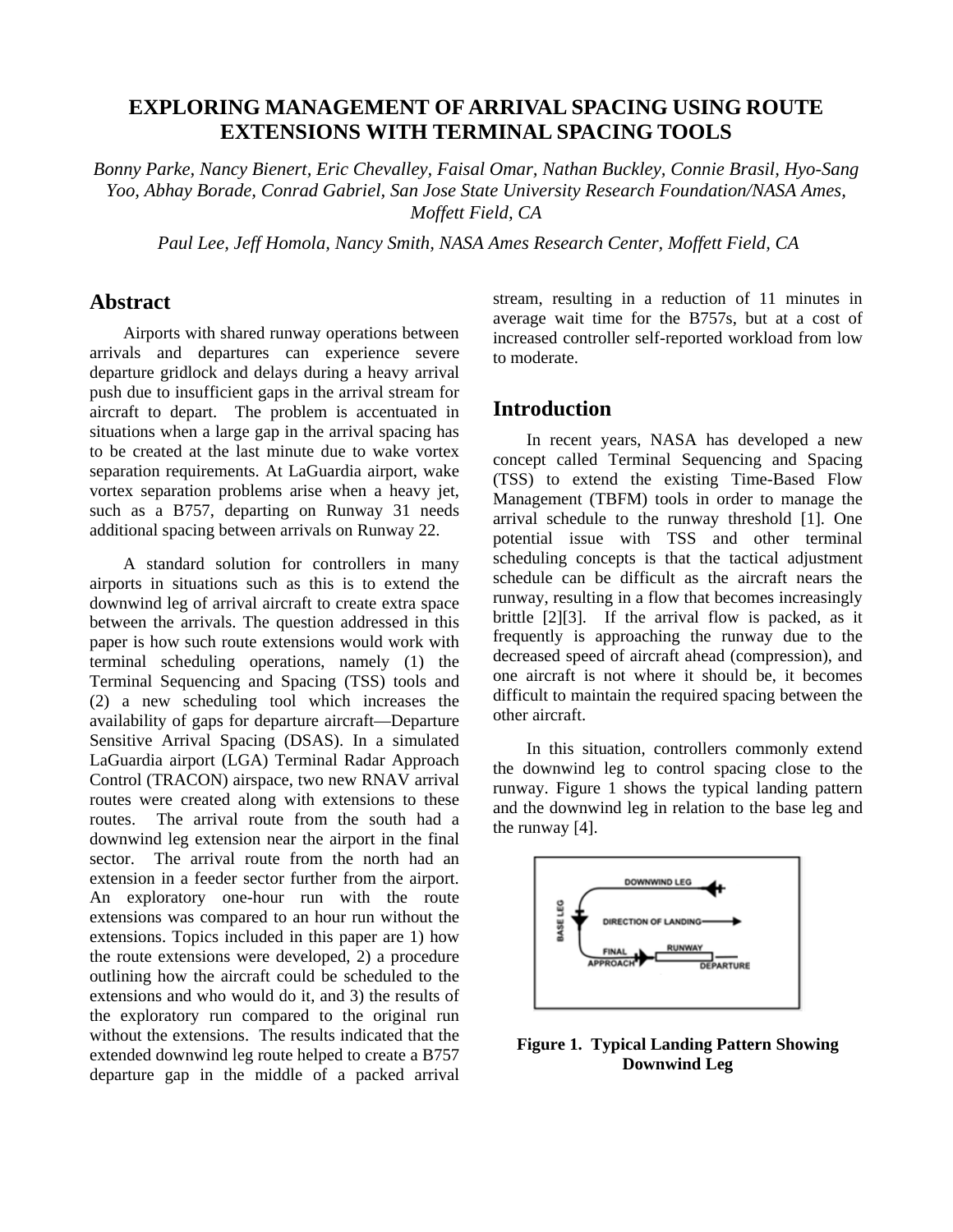Routes further from the airport can also be extended to provide path options. Other researchers have tried to incorporate flexibility into terminal scheduling operations by adding extended or multiroute options to routes [5][6][7][8]. Varying degrees of automation have been involved. Recent research [9] has focused on creating a user interface which identifies the best turn point for the aircraft on the downwind leg, providing assistance to the controller on where the aircraft should begin its turn. This allows for a variety of downwind leg extension lengths and adaptations to specific spacing needs.

#### *Background*

A Human-in-the-Loop (HITL) simulation took place in August, 2014, which tested a new terminal operational concept called "Departure-Sensitive Arrival Spacing" (DSAS). DSAS allows for maximum departure throughput without adversely impacting the arrival traffic by adjusting the interarrival spacing slightly to create an optimal gap size for one or more departures [10]. This simulation demonstrated that the tools were helpful in creating the different sizes of gaps shown in Table 1 that were needed to accommodate one or more departures (e.g., two departures, three departures, etc.). In this simulation, the controllers created gaps in the arrival flow for the B575s *strategically*—prior to the TRACON entry. This involved minimal workload for the TRACON controllers.

However, in the high traffic run in this simulation, the B757 departure was scheduled to depart in a natural gap too far upstream and had to wait for this gap to appear at the airport before departing. This resulted in the B757 being put on standby while 10 other departures left. This was deemed unacceptable by subject matter experts (SMEs) familiar with LaGuardia tower operations.

It was therefore decided to enable controllers to create a gap in the arrival stream for a B757 departure *tactically*, closer to the airport. Extension routes were developed and an exploratory run at the end of the simulation tested the effects of these routes. We compared this run to an earlier, similar run without extension routes. The current paper presents these results.

| <b>Table 1. Required Time for Departures</b> |
|----------------------------------------------|
|----------------------------------------------|

| Type of              | <b>Seconds</b> |  |
|----------------------|----------------|--|
| <b>Departure Gap</b> |                |  |
| Wake Vortex          | 75             |  |
| (Single)             |                |  |
| Double               | 120            |  |
| <b>Triple</b>        | 170            |  |
| B757                 | 180            |  |
| Quadruple            | 220            |  |

## **Method**

#### *Simulated Airspace*

The simulated airspace consisted of a subset of the New York TRACON (N90) sectors that feed traffic into LGA Airport. Figure 2 shows the two feeder sectors (Empyr and Haarp) and one final sector (Final). These sectors have been modified from current sector configurations in order to accommodate optimized profile descent (OPD) routes that were newly designed for the simulation.



**Figure 2. Simulated Airspace without Extensions**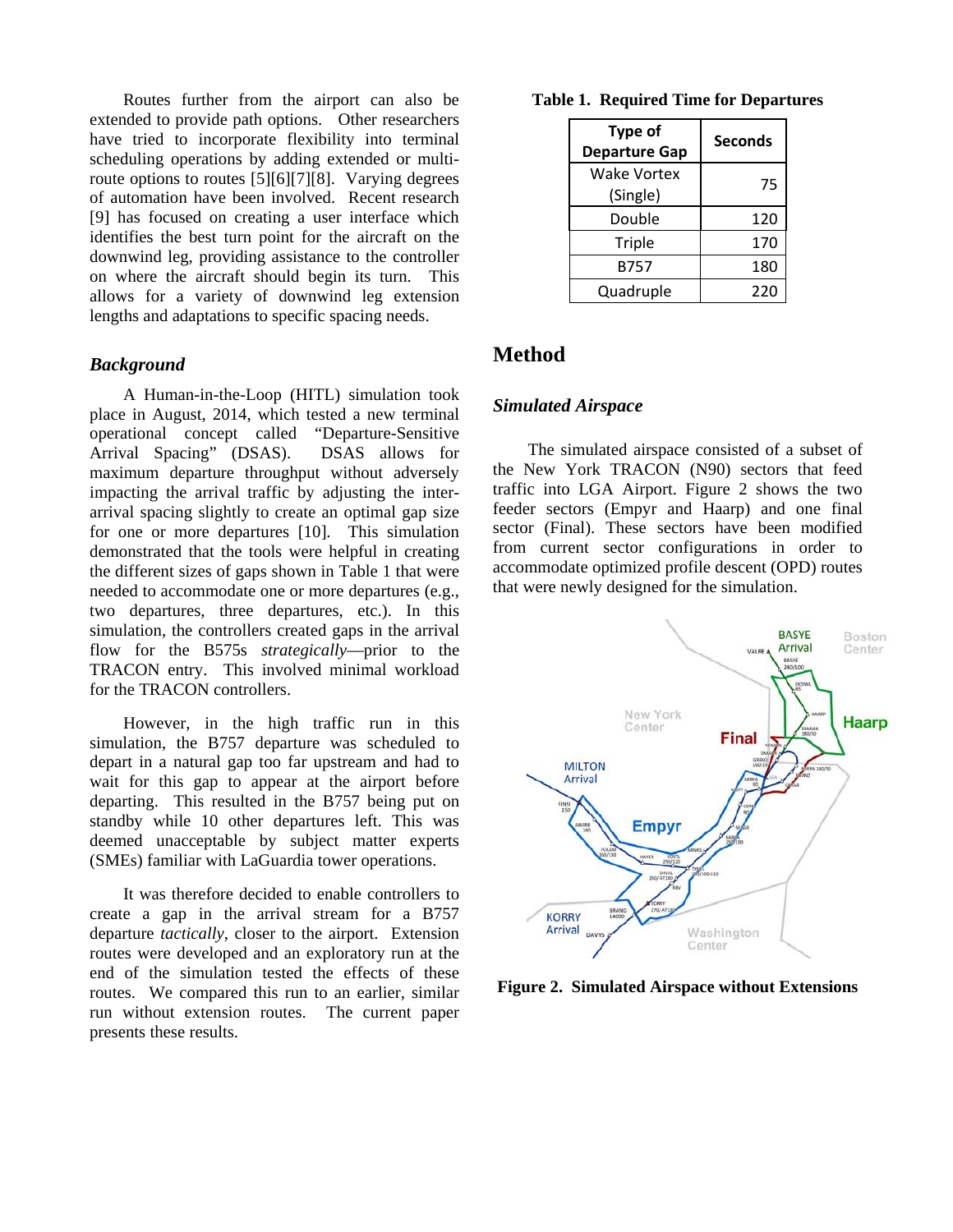## *Design of Route Extensions*

Figure 3 shows the two route extensions that were created (dashed lines). The southern downwind extension was designed to add 105 seconds at 180kts and was 5.25nm longer than the original route. The increased time of 105 seconds was selected since a regular single departure slot was 75 seconds, as shown in Table 1. The difference between the single departure slot (75seconds) and a slot big enough for a B757 (180 seconds) is 105 seconds.



**Figure 3. Two Route Extensions (Dashed)** 

The route extension coming from the north to LGA shown in Figure 3 was also designed to add 105 seconds. Its development was more complicated due to two reductions in speed over the two routes. The *original* route was designed to take 255 seconds from DOSWL to FAMMA. (The first 9.7nm took 145 seconds at 240kts and the second 6.4nm took 100 seconds at 210 knots). The *extended* route was designed to take 360 seconds from DOSWL to FAMMA. (The first 17.2nm took 258 seconds at 240kts and the second 5.95nm took 102 seconds at 210kts) As will be seen, the northern extension route

followed the path of previous vectors the Haarp controller had made.

#### *Tools*

#### **Terminal Sequencing and Spacing Tools (TSS)**

Metering was based on the NASA Ames Traffic Management Adviser with Terminal Metering (TMA-TM) research [1][11]. The Terminal Sequencing and Spacing tools (TSS) were based on the NASA Ames Controller Managed Spacing (CMS) research [12].

TSS was used to create and deliver an arrival schedule that would minimize the loss of departure slots due to inconsistent inter-arrival spacing. TSS enhances the existing meter fix scheduler to create a Terminal Metering schedule. Figure 4 shows an example of such a schedule for LGA in the 22|31 configuration. The right side of the graph shows the Scheduled Times of Arrival (STAs) to the Runway 22 threshold using wake vortex spacing under Visual Flight Rules (VFR), which is greater than or equal to 75 seconds depending on the equipage types. The left side of the graph shows the Estimated Times of Arrival (ETAs). The numbers next to an aircraft's STA on the right indicate the delay that the aircraft needs to absorb (in minutes) in order to conform to their STA. The wide spacing between "hj" (heavy jet) WJA1820 (third from bottom on right) and CHQ6962 (fourth from bottom on right) indicates a 180 second gap at the runway suitable for a heavy jet to depart. This is part of the new DSAS tool to be described later.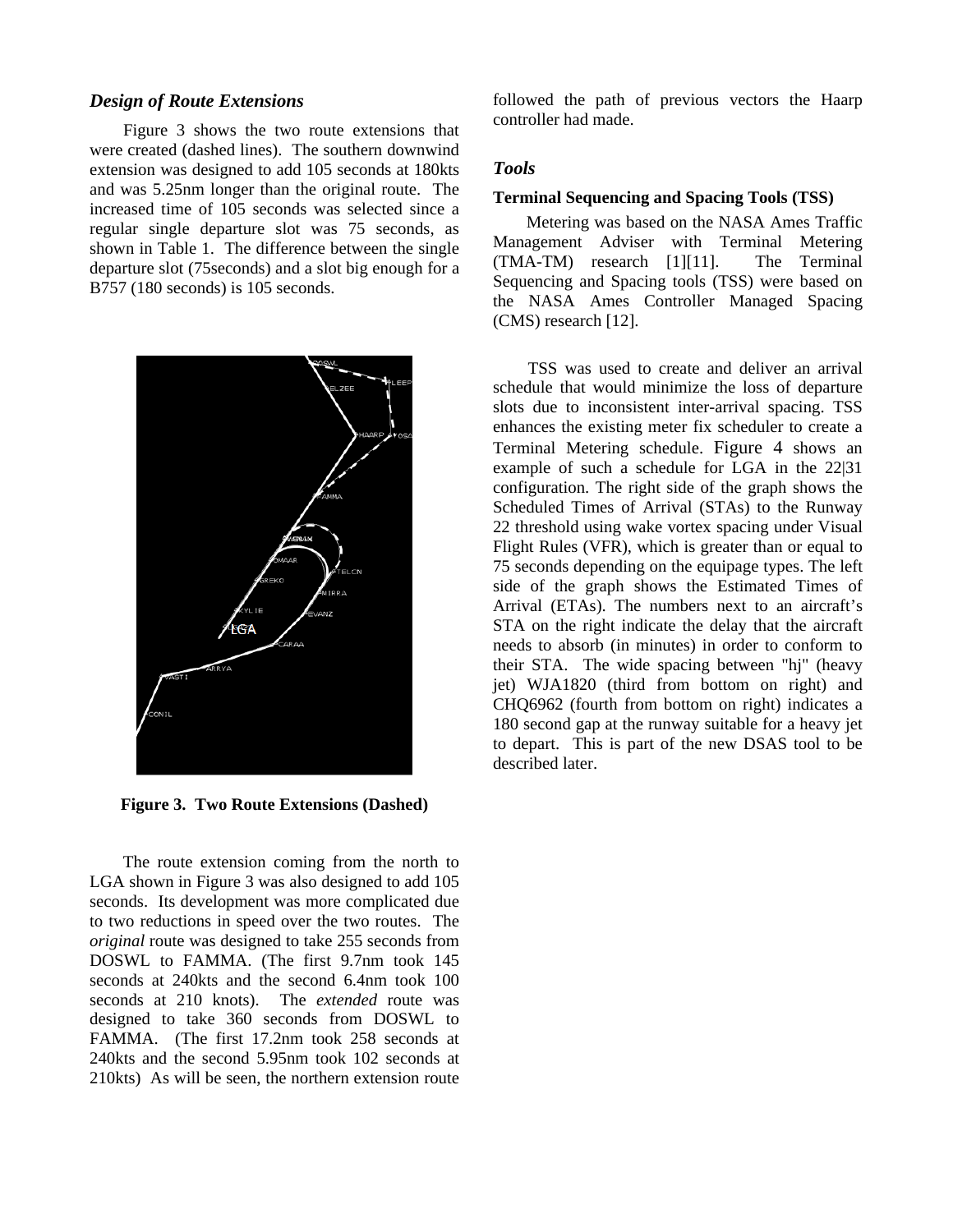

## **Figure 4. Example of TSS Metering Schedule for LGA**

As shown in Figure 5, the TSS slot markers (yellow hollow circles) on the controller's scope indicate the ideal location for an aircraft to achieve conformance with its scheduled time of arrival or STA [13]. An indicated airspeed also appears next to the slot marker. In this figure, it can be seen that the Final controller also used bats (a controller spacing tool shown in turquoise) to ensure that there would be sufficient separation from the aircraft ahead. The pointed end of the bat on the right in Figure 5 comes from CHQ6962 which was also depicted on the timeline in Figure 4 (fourth from the bottom on the right). The bat on this aircraft will help assure the right size of gap for the B757 which will depart between this aircraft and WJA1820, the aircraft ahead of it (also on the timeline in Figure 4). Figure 5 also shows that the aircraft is somewhat late and appears behind its slot marker.



**Figure 5. Example of TSS Slot Markers on Routes** 

#### **Departure-Sensitive Arrival Spacing Tool (DSAS)**

The DSAS concept assumed a new TMU Planner position (called "Planner" in the simulation), who could modify the schedule after the schedule was frozen and before the controllers started moving the aircraft to meet their STAs. We assumed that the aircraft were frozen at 150 nm from the airport and only the TRACON controllers were responsible for the STA conformance, giving the Planner about 20 minutes to adjust the schedule to optimize the departures before the arrivals entered the TRACON.

The TSS was set to allow 75 seconds between arrivals—enough to allow one departure for each arrival. The Planner could adjust the schedule to allow more space between arrivals by using the DSAS spacing tool, shown in Figure 6. The top of Figure 6 shows DAL1046 and a bracket that indicated the minimum wake vortex spacing for that arrival. The green bars indicated the "slack capacity" that was in excess of the minimum inter-arrival spacing that was needed. The middle of Figure 6 shows the options presented to the Planner when the Planner right-clicked on the call sign, (e.g., WV for normal wake vortex spacing, Double for spacing needed for two departures, Triple for three departures, etc.). When the Planner hovered over the item "Double" on the menu, the bracket for DAL1046 became larger to preview the spacing needed for two departures.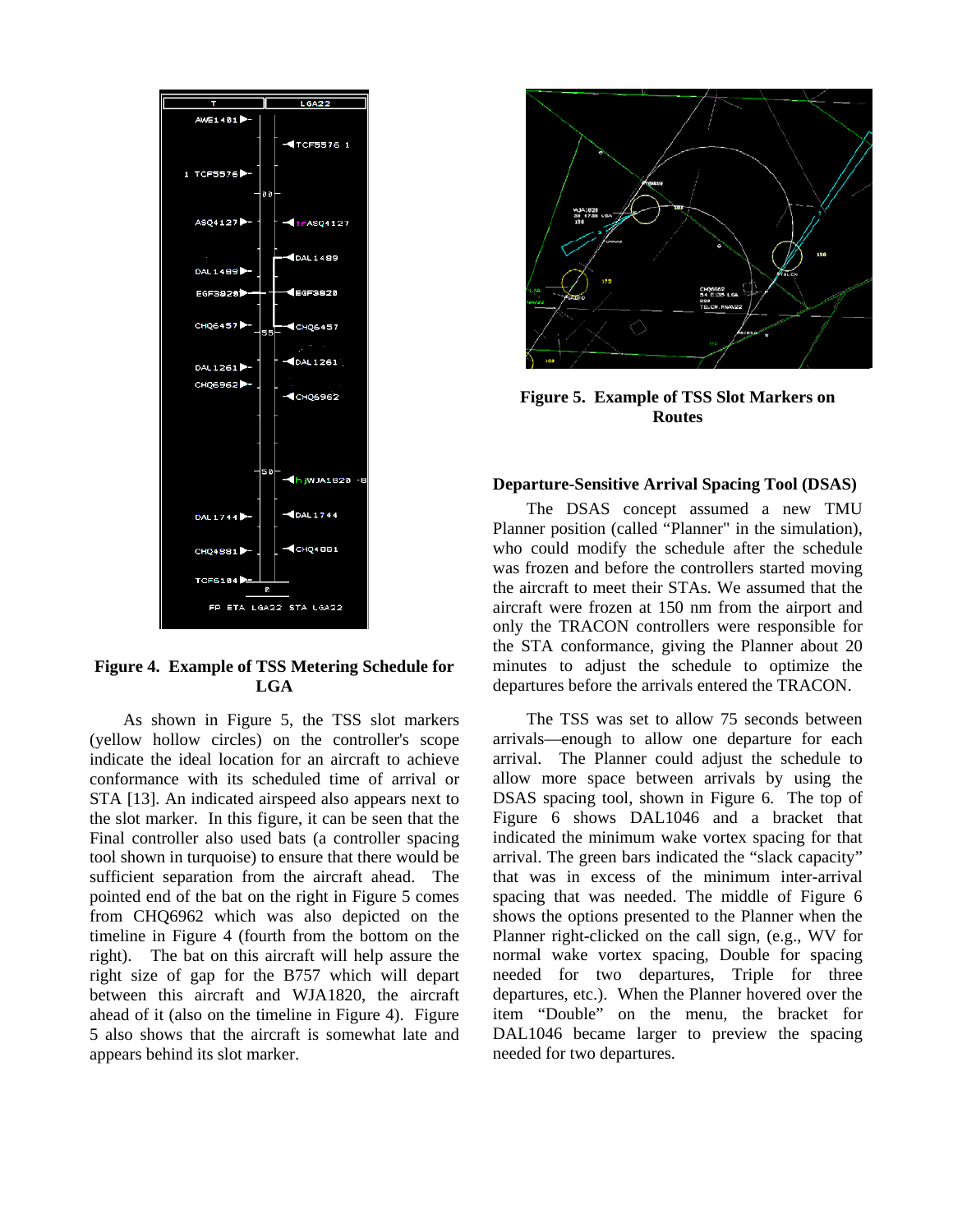

**Figure 6. Planner's DSAS tools [10]** 

As shown on the bottom figure, when the Planner clicked on the "Double" spacing, the word "db" for double appeared next to the call sign DAL1046 to indicate that the larger spacing had been reserved for two departures and the green bar showed less slack capacity near the TRS78. The updated schedule and the "db" assignment were then propagated throughout the system to show the updated schedule to the impacted controllers. For the TRACON controllers, their STA conformance task remained the same, i.e., to try to put aircraft in their sector in the slot markers.

## **Route Extension Menu**

Figure 7 shows the Route Extension menu on the scope of the Empyr controller as he clicked the top TELCN route (red concentric circles). By clicking next on the data tag of the aircraft, he updated the ground system and assigned the aircraft to the extended route.

| COMMAND INPUT                             |            |     |  |  |  |
|-------------------------------------------|------------|-----|--|--|--|
| QU PXT. SKORKY. TELCN. RNAV22 EDT DEL     |            |     |  |  |  |
| □ QU PSB.3MIP.TELCN.RNAV22  / EDT DEL     |            |     |  |  |  |
| $\Box$ NOM INAL                           | EDT DEL    |     |  |  |  |
| QU PXT.3KORRY.RNAV22                      | EDT        | DEL |  |  |  |
| $\Box$ OU PSB. $\overline{3}$ MIP. RNAV22 | <b>EDT</b> | DEL |  |  |  |

**Figure 7. Route Extension Menu** 

## *Experimental Design*

An exploratory run with the route extensions was compared to a run without the extensions. Both runs were in high traffic of around 40 aircraft per hour, which matches the nominal LGA Airport Arrival Rate (AAR) during peak traffic periods. Three highly experienced TRACON controllers handled the two feeder sectors and the final sector, with four other controllers in support positions (Center and Tower). Other experienced supervisory personnel in the simulation were a Planner (TMU confederate), an En Route Frontline Manager, and a TRACON Sequencer. The original run and the exploratory run had the same scenario with changed aircraft call signs. The exploratory run with the extended routes was preceded by three practice runs. There were no winds in the simulation. More detailed descriptions of the simulation can be found in [10].

## **Apparatus**

Multi-Aircraft Control System (MACS) software was used to emulate Standard Terminal Automation Replacement System (STARS) displays shown on large-format monitors similar to those used in current air traffic control facilities. Keyboards similar to those used in the field further helped to replicate the look and feel of these facilities. MACS software provides a high fidelity environment in which to prototype scheduling tools, to simulate the air traffic, and to collect data [11]. In addition to STARS displays, MACS software was used to emulate Planner, Tower, and pseudo-pilot stations.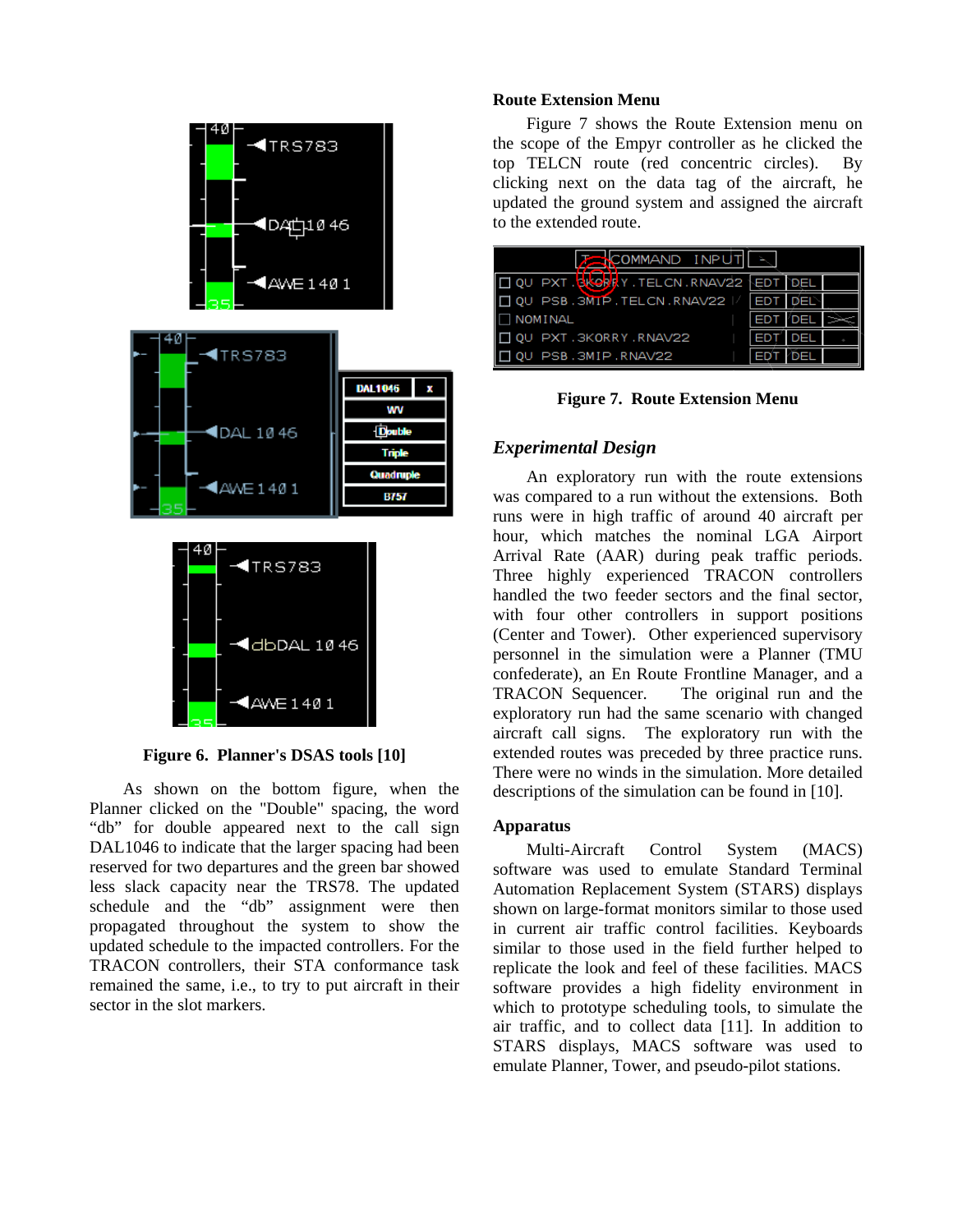## *Procedures*

#### **DSAS Procedure to Create Gaps**

The coordination developed for the Departure-Sensitive Arrival Spacing tool (DSAS) in the 2014 simulation was followed [10]. When a B757 reached at least the seventh spot in the departure queue at the airport, the Cabin Coordinator in the tower called the TRACON Sequencer who coordinated with the two feeder controllers to determine the best location in the arrival stream to build a large enough gap. Once the location was agreed upon, the Sequencer called the Planner who then, with the aid of the DSAS tool, created the gap in the STAs on the timeline. This caused all of the aircraft STAs on the timeline behind the desired gap to move backwards to incorporate the needed delay. This procedure was called "rippling the list." At the controllers' stations, all the slot markers, which were based on the STAs, also moved back behind the newly created gap. This change is depicted in Figure 8 and Figure 9. The controllers could then use speeds or vectors to position the aircraft in the new slot marker positions.

In the extended route condition, if there was too much delay, the controllers could use a new option, one which incorporated extension routes into the delay calculation.

### **Procedure for Using Extended Routes to Absorb Excess Delays**

With this option, whenever the new slot marker position was too far behind the aircraft to use speed control to delay the aircraft, the extended route could be assigned to the aircraft, effectively moving the slot marker forward, closer to the aircraft. This involved the controller updating the system by using the Route Extension menu, shown in Figure 7. The TSS then incorporated the delay to be absorbed to later in the extended route. For the controller, all that remained was to clear the pilot to fly the extended route.



**Figure 8. Aircraft in Slot Markers Before Ripple** 



**Figure 9. Aircraft Ahead of Slot Markers After Ripple** 

#### **Procedure to Return to Normal Operations**

Once the extended route option had been successfully used to create a gap allowing the B757 to depart, the controllers looked for an opportunity to put the subsequent arrivals back on the original, nominal route in order to shorten the flight distance and to enable the route extension to be used again, if needed. A gap is needed for this procedure as well, since without a large enough gap, the arrival aircraft being put on the nominal route will come too close to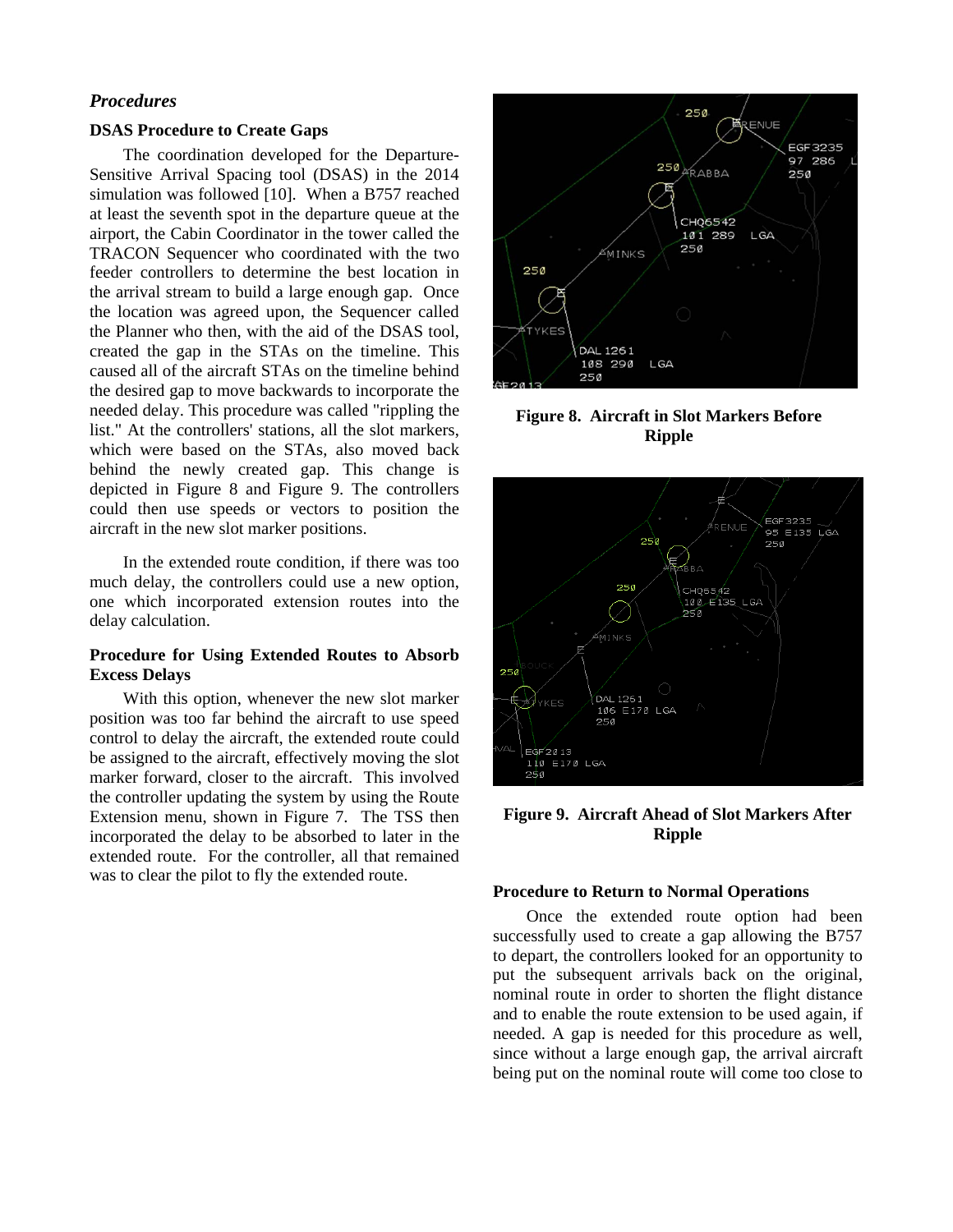the aircraft ahead of it (still on the extended route where the extended route rejoins the nominal route). The procedure that the controllers developed involved looking ahead for a triplet of aircraft with a northern arrival in the middle which would then be put on the northern extension route to make the necessary gap (105 seconds) in the southern arrival flow. This procedure could, of course, be used to make the original gap as well. The TRACON Sequencer looked on the timeline for such triplets and coordinated with the Empyr and Haarp controllers to execute the plan.

## **Results**

#### *Experimental Results*

#### **Use of Extended Routes**

Table 2 shows that about 40% (17/43) of the eligible aircraft in the exploratory run were put on the extended routes. It should be noted, however, that when the northern feeder controller (Haarp) put an aircraft on the LEEPO extension, he usually vectored in addition (4/5 times).

### **Table 2. Number of Aircraft on Extended Routes**

| <b>Sectors</b><br>with<br><b>Extended</b><br><b>Routes</b> | Extended<br>Route | # of Eligible $\#$ of Eligible<br>Aircraft on   Aircraft on<br><b>Nominal</b><br>Route | <b>Total</b> |
|------------------------------------------------------------|-------------------|----------------------------------------------------------------------------------------|--------------|
| Haarp<br>(LEEPO)                                           | 5                 | 6                                                                                      | 11           |
| Final<br>(TELCN)                                           | 12                | 20                                                                                     | 32           |
| <b>Total</b>                                               | 17                | 26                                                                                     | 43           |

## **Aircraft Tracks**

It appears that vectoring was not reduced for any of the three controllers, judging from the aircraft tracks in both conditions shown in Figure 10. The original route condition is on the left and the extended route condition is on the right. As can be seen, there is substantial vectoring in the Haarp northern feeder sector (green tracks) in both conditions, but especially in the extended route condition. The lack of vectoring in the original, nonextended route condition is most likely the result of placing the B757s on lengthy standbys to minimize their impact on traffic.



## **Figure 10. Original (L) & Extended Route (R) Tracks**

#### **Minutes in Queue for the B757s**

Table 3 indicates that the purpose of adding the route extensions was accomplished: the two B757s in each run departed earlier when there were extended route options for the controllers to assist in spacing arrivals nearer the airport. As can be seen in Table 3, the time the B757s were in the queue on the airport surface was reduced by an average of about 11 minutes with the extended route options.

|  | Table 3. Minutes in Queue for B757s |  |  |  |  |
|--|-------------------------------------|--|--|--|--|
|--|-------------------------------------|--|--|--|--|

|         | Original | <b>Extended</b> |
|---------|----------|-----------------|
| B757#1  | 26.42    | 10.07           |
| B757#2  | 18.22    | 12.20           |
| Average | 22.32    | 11.14           |

#### **Arrival and Departure Rates**

Table 4 indicates that the reduction in B757 queue time was accomplished without a major impact on the numbers of arrivals and departures in the onehour runs.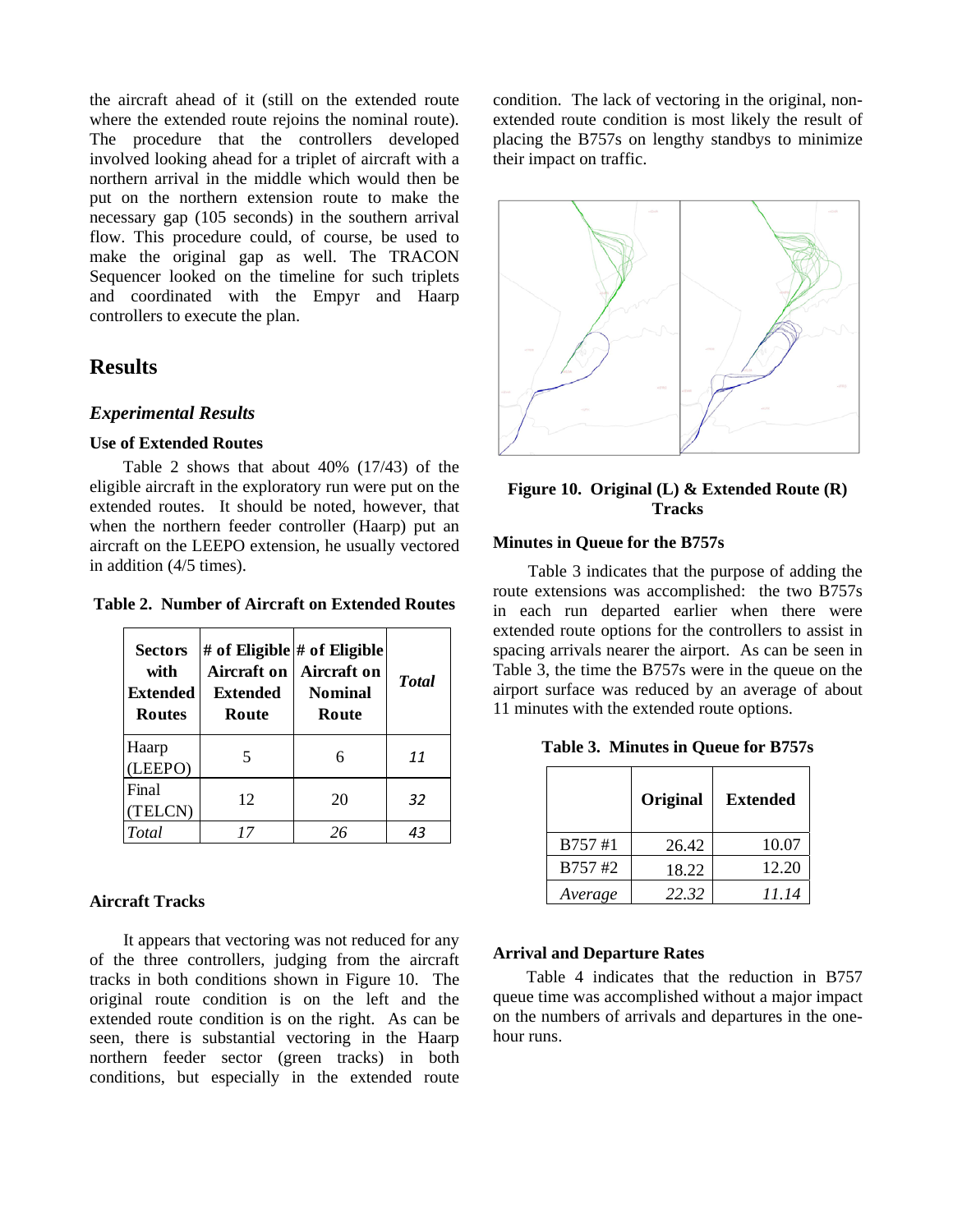| Aircraft/hr. | Original | <b>Extended</b> |
|--------------|----------|-----------------|
| Arrivals     |          | 43              |
| Departures   |          | 46              |
| Total        |          |                 |

**Table 4. Number of Arrivals and Departures** 

#### **Other Sizes of Gaps Created**

Route extensions should help with the creation of all types of gaps, not just the B757 gaps. The numbers of types of increased spacing allowing single departures, double departures, etc. that were created in the two runs are shown in Table 5. Although it is hard to compare the types, there were slightly more gaps created with the route extensions than without.

**Table 5. Types of Increased Spacing** 

|                            | Original | <b>Extended</b> | <b>Totals</b>  |
|----------------------------|----------|-----------------|----------------|
| Wake<br>Vortex<br>(Single) | 2        |                 | 3              |
| Doubles                    | 6        | 10              | 16             |
| <b>Triples</b>             |          | 5               | 9              |
| Quadruples                 | 3        |                 | $\overline{4}$ |
| # of 757s                  | 2        | 2               |                |
| <b>Totals</b>              | 17       | 19              | 36             |

#### **Safety**

There was no loss of separation in either run.

#### **Workload: Number of Clearances**

It can be seen in Table 6 that the number of clearances in the extended route condition was markedly higher than in the original condition, without the extensions. This increase was greatest for Final, going from a total of 6 clearances to 76. In the extended route condition, the controllers tried to depart the B757s between arrivals closer to the airport, which caused excess delays for 10 or so subsequent arrivals. This did not occur in the original condition and could be one reason for the larger number of clearances in that condition.

**Table 6. Clearances Per Sector Per Run** 

| <b>Sectors</b> | Original | <b>Extended</b> | <b>Totals</b> |
|----------------|----------|-----------------|---------------|
| Final          |          | 76              | 82            |
| Empyr          | 74       | 144             | 218           |
| Haarp          | 63       | 91              | 154           |
| Total          | 143      | 311             |               |

Table 7 shows that the biggest increase for Final were speed clearances (from 6 to 50). Also, in the original run, Final had no altitude, direct-to or heading clearances and had 11, 10 and 5 respectively in the extended route condition. Empyr also had an increase in altitude clearances.

**Table 7. Types of Clearances per Sector per Run** 

| Sector    | <b>Final</b> |                         | Empyr |      | <b>Haarp</b> |      |
|-----------|--------------|-------------------------|-------|------|--------------|------|
| Condition | Orig.        | Ext.                    | Orig. | Ext. | Orig.        | Ext. |
| Speed     | 6            | 50                      | 71    | 107  | 44           | 45   |
| Heading   |              | 11                      |       | 6    | 18           | 29   |
| Altitude  |              | 10                      |       | 10   |              |      |
| Direct-to |              | $\overline{\mathbf{5}}$ | 3     | 3    |              |      |
| Route     |              |                         |       |      |              |      |
| Change    |              |                         |       | 18   |              |      |
| Totals    | 6            | 76                      | 74    | 144  | 63           |      |

To ascertain whether the increase in clearances could be due to other factors, we compared the average time the arriving aircraft were off-schedule as they entered the TRACON in the two conditions. We found that the average off-schedule time was minus 30.1 seconds in the original route condition, and minus 74.5 seconds in the extended route condition,  $t(81)=3.4$ ,  $p = .001$ ). Hence at the TRACON boundary, the delay to absorb was significantly greater in the extended route condition than in the original condition. This is another reason for the larger number of clearances in the extended route condition.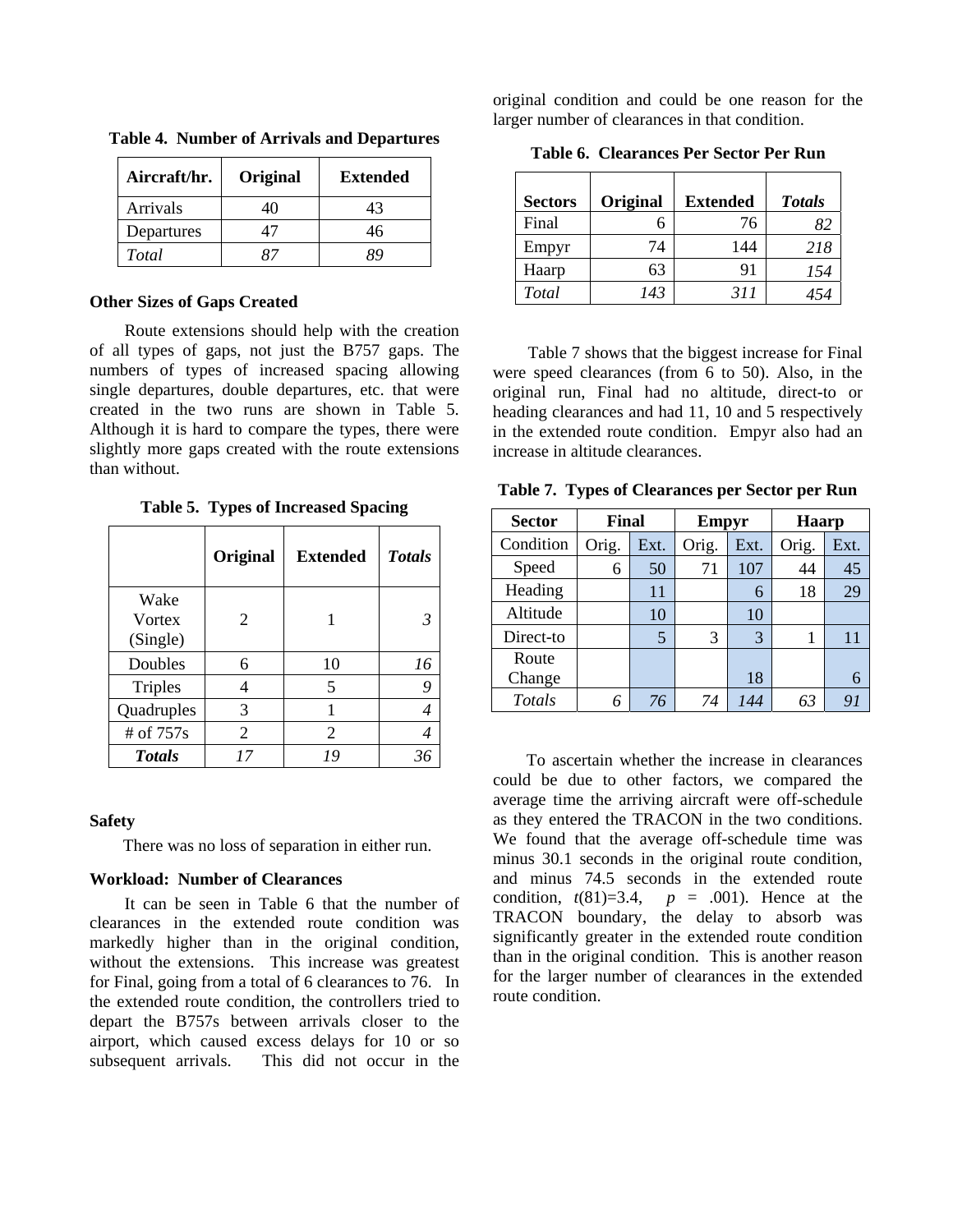## *Participant Assessments*

The participants were asked to fill out an on-line survey after each run and also participated in debriefs.

#### **Safety**

Figure 11 indicates that safety was deemed acceptable in all three sectors by all three controllers—both in the original and extended runs.



**Figure 11. Ratings on Acceptability of Safety** 

#### **Workload and Acceptability of Workload**

As shown in Figure 12, the three controllers rated their mental activity during the busiest time in their sector as very low in the original run and more than moderate in the extended run (between 3 and 4 on a 5 point scale). The TRACON Sequencer also worked harder in the extended condition, with ratings of 2 and 5 in the two conditions. The Planner's ratings were 3 and 3.





As shown in Figure 13 below, the controllers' average ratings of workload was low in the original condition (2 on a 1 to 5 scale) and moderate (3) in the extended route condition. (Sequencer's ratings were 2 and 3, Planner's ratings were 3 and 3.)



**Figure 13. Ratings on Workload** 

The controllers rated the acceptability of workload as 5's in the original condition and an average of 4.7 in the extended condition (Empyr rated it as a 4.0) The Sequencer's ratings were 5 and 4.

#### **Coordination**

The acceptability of coordination in both conditions was rated as 5's by all three controllers. The Sequencer, however, rated it only as a 3, "Somewhat acceptable," stating, "Too much coordination with ripples and monitoring their speed adjustment." He recommended fewer ripples "when providing gaps where we have a double slot already." The Planner wrote that the coordination between the Planner and Sequencer "worked very well" in both conditions.

The controllers were asked after each run, "How many times there was a schedule change that affected you?" Figure 14 indicates that this schedule change (ripple) occurred more frequently in the extended route condition. In the extended route condition, the highest rating was 5-6 times for the Final controller, followed by Empyr 3-4 times, and then Haarp with 1- 2 times.



### **Figure 14. Reported Times Schedule Changed (Rippled)**

The controllers were also asked "If there were any schedule changes that affected you, were you informed about them in advance?" All controllers indicated that they were "Always" informed about them in advance (5s on a scale of 1 to 5).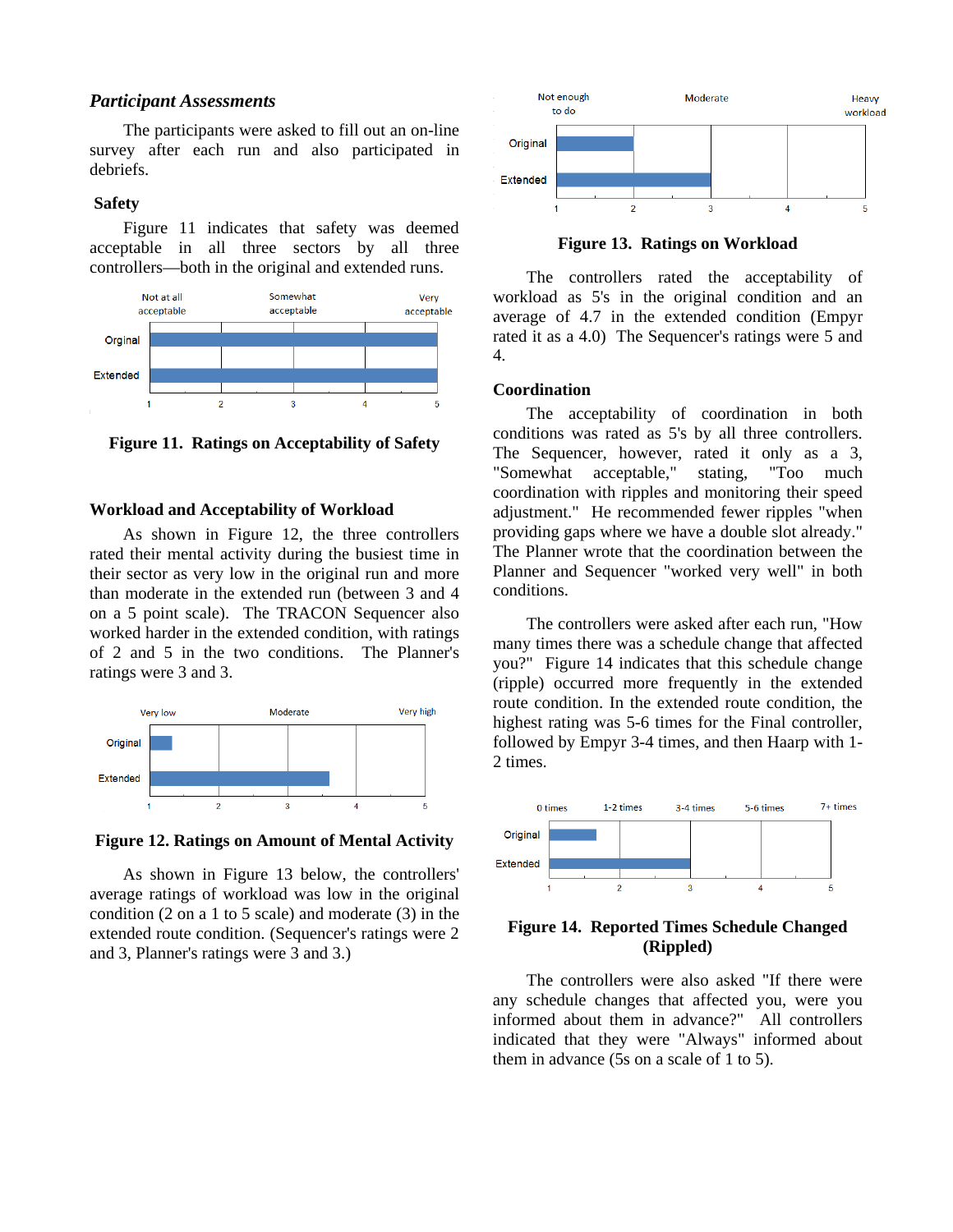## **Controller Assessment of the Tools and Procedures**

In general, the controllers were pleased with the extended routes and with the integration of the routes into the terminal and sequencing and spacing tools.

In the post-run survey they wrote the following comments.

Empyr: "The extended routes worked well because they eliminated my need to vector. Once I put them in, the delay was such that speeds were enough to fix the sequence."

Haarp: "The extended route worked very well when the aircraft was about 7-9 miles in front of the slot marker. If the aircraft is more or less than 7-9 from the slot markers, it's too much vectoring and very little airspace to hit the slot markers."

TRACON Sequencer: "The routes worked great and really assisted the Empyr controller in his sequences."

Planner: "It appeared much easier for the controllers to use the extended route. They seemed to get into it and out of it fairly well. Another good tool for the toolbox."

In the debrief, more aspects of the tools and the simulation were discussed. First, in the extended route run, the Planner said he "thought it would be a good exercise to give the TRACON a lot of big [delay] numbers, [to see] how they handled it with the extended routes. . . And to me, they were getting big numbers at the meter fixes and then by the time they were touching down, they were all pretty much spot on for what [Final] was delivering to the tower. I thought it went well."

Empyr responded, "I agree, the guys came in with larger than normal delays. . .When I did use the long route tool, it made the job real easy. Basically it took a delay that I would have done some vectoring for and changed it to a delay where now speed is going to take care of it. . . . I can absorb definitely three minutes just with speed."

Haarp stated that if the markers "are about 10 miles behind the airplane, the Leepo [extended route] works really well, other than that, it is better to just leave it on the normal route and vector it to get back

in the slots." Haarp suggested varying the sizes of extended routes to match the needed delay.

A problem with the tools that emerged in the debrief was that they resulted in much speeding aircraft up and then slowing them down, which, in addition to increasing the controllers' workload, would adversely affect the pilots. A Subject Matter Expert (SME) from LGA noted that current day practices at LGA in such a situation would have involved holding at two fixes, probably a NY hold at Washington and a hold at Boston. And indeed, he thought that would have been preferable to what happened in the simulation where Empyr had the aircraft "all set up and it looked like it was going well, and then we rippled, and then even on Final [the slot markers] jumped back, and I think in reality, I might have spun the guy from Haarp, let him hold for maybe 10 minutes, and then let Empyr's traffic just come up. . . It just seemed that maybe delaying the one airplane would have resolved some of the speed control that Empyr needed at that point."

Empyr responded, "I guess the choice put [on] the pilots is that you either speed up and slow down, or you hold. They'd probably pick the former."

When asked if he would use the extended route option in the field given large delays on the arrivals coming in, Empyr responded, "I would use it. If I had that tool in the field, it would make it so I wouldn't have to vector and didn't have to do more work—absolutely, I would use it every time."

# **Discussion**

Given that the Planner said he increased the delays on the aircraft in the exploratory run, and that the off-schedule data on aircraft entering the TRACON confirms this, it seems that the runs compared were not identical in an important respect. This certainly would account for part of the increase in clearances in the extended route condition, along with the increased clearances caused by inserting a large gap close to the runway. Nonetheless, it appeared that the extended routes and their integration with TSS and DSAS worked well in some situations. Empyr, the feeder controller that spaced planes for Final, found the tool very helpful and this was confirmed by the TRACON Sequencer. In areas further from the runway such as Haarp, where there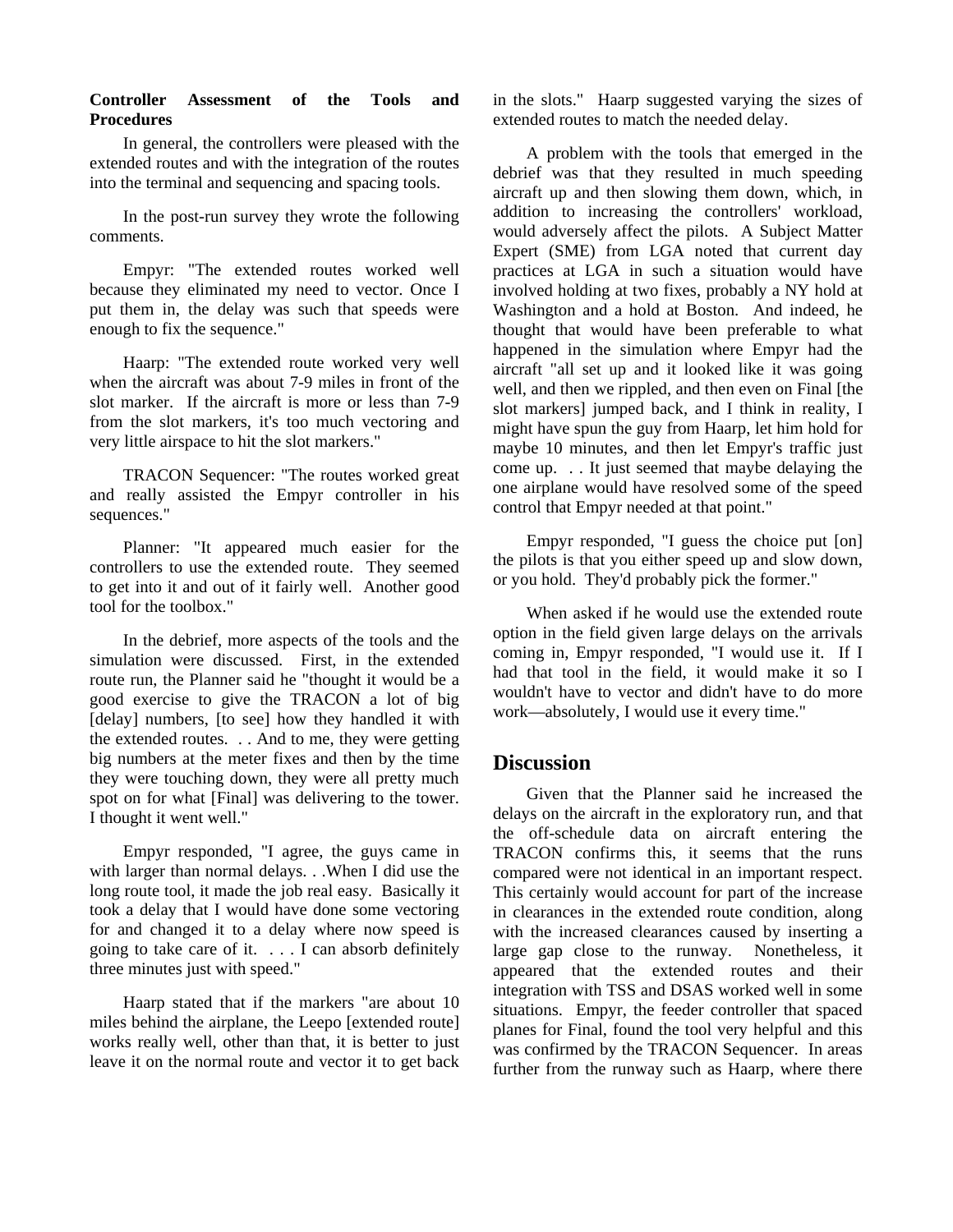is space to vector, it might be advantageous to have extended routes of various sizes to meet the various delay needs.

In general, putting aircraft on alternate routes instead of vectoring them has many advantages, as described by Bienert, et al. [5]:

1. the controller gives one clearance to the flight deck instead of two or three (to initiate, turn, and finish the vector),

2. the controller doesn't have to monitor the position of the aircraft as much as during vectoring,

3. where the aircraft is going is written in the aircraft data tag for all to see, reducing the need for coordination and communication between controllers,

4. radio communication is reduced, and

5. the pilot can keep the navigation system engaged.

A final advantage over vectoring is that alternate routes enable adjustments in TBFM schedules, as demonstrated in this paper. This is especially useful near the runway. Alternate routes could also help in mixed equipage operations by separating equipped and unequipped aircraft, such as aircraft that can and cannot make tight RF (radio-to-fix) turns. Integrating extended routes into TBFM procedures is therefore relevant for many NextGen initiatives.

## **Summary and Conclusion**

An earlier simulation showed a long wait time on the airport movement area for a B757 to depart from LGA in a condition with TSS tools and DSAS (a new tool to space arrivals based on departure needs). To reduce this wait time, we developed a downwind leg extension near the runway and an extended route further from the airport. We also developed the procedures necessary to integrate the route extensions into TSS tools and in DSAS. We then ran a one-hour simulation to test the effectiveness of these routes, and compared this exploratory run with a run that had the same tools but no extensions.

We found that in the exploratory run, the controllers used the two extended routes about 40% of the time. The extended routes were successful in

enabling the creation of a B757 gap in the middle of a packed arrival stream, reducing the average wait time for the B757s by about 11 minutes. Arrival and departure rates between the two runs were similar, as were the total number of other types of gaps created. There was no loss of separation in the two runs, and the controllers judged both runs as acceptable in terms of safety. However, aircraft tracks and clearance information showed that the extended routes did not reduce vectoring—if anything vectoring increased. Indeed, the total number of clearances increased, especially for Final, although the workload was judged as moderate and as acceptable. Two reasons for this increase in vectoring and clearances in the exploratory run are likely: 1) larger delays needed to be absorbed by large gaps being inserted into the arrival stream close to the runway, and 2) larger delays needed to be absorbed when aircraft first entered the TRACON due to a confederate creating additional delays in that run. The latter reason was unexpected and suggests that the increase in clearances observed in this exploratory run would be lower in reality.

The extended downwind route close to the runway was the most successful, helping the feeder controller Empyr space the arrivals for Final. When the Empyr controller was asked if he would use this tool in the field, he responded, if "I wouldn't have to vector and didn't have to do more work—absolutely, I would use it every time." The Sequencer confirmed its usefulness. The Planner said that even though he had created bigger delays coming into the TRACON, the aircraft "were all pretty much spot on for what [Final] was delivering to the tower. I thought it went well." The feeder controller Haarp who used an extended route further from the runway, stated that the extension was useful but only for delays of about ten miles and suggested that there be more extended route options tailored to the amount of delay that needed to be absorbed.

A disadvantage of changing the scheduled time of arrival (rippling the list) was that it resulted in controllers having to speed aircraft up and then, possibly later, slow them down. The extended route was designed to alleviate this problem, but did not completely do so. Other options for creating space near the runway also have trade-offs in controller/pilot workload, efficiency, and fuel burn.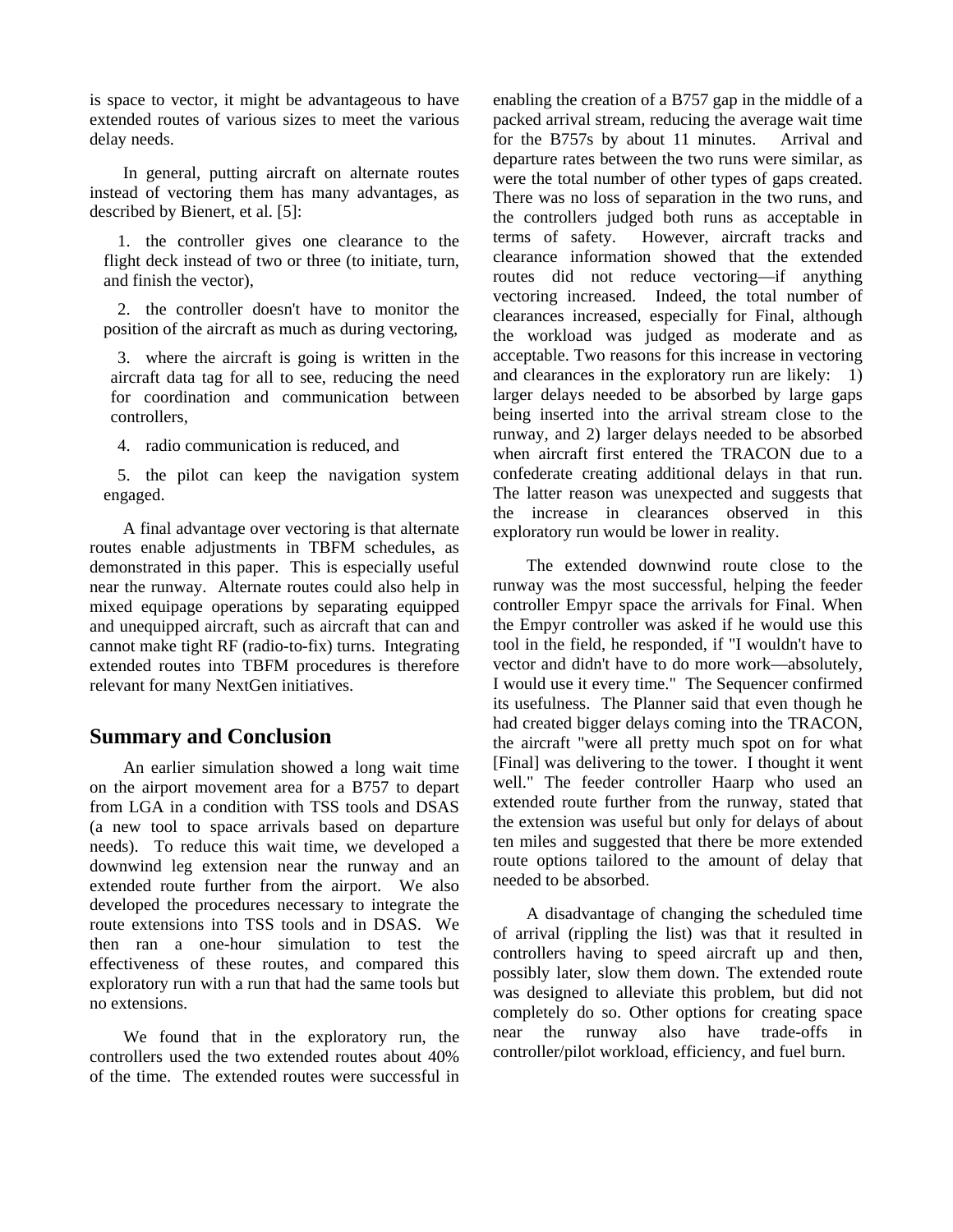A more thorough investigation of extended routes and NextGen tools seems warranted since the extended routes provide a needed flexibility to TBFM near the runway, could facilitate handling different levels of aircraft equipage, and since the controllers found them useful. We hope that this exploratory run provides a starting point.

# **References**

[1] Thipphavong, J., J. Jung, H. Swenson, L. Martin, M. Lin, J. Nguyen, 2013, Evaluation of the Terminal Sequencing and Spacing System for Performance-Based Navigation Arrivals, *Proceedings of the 32nd Digital Avionics Systems Conference*, Syracuse, NY.

[2] Diffenderfer, P.A., T. Zheng, P. Gaea, 2013, Automated Integration of Arrival/Departure Schedules, *Proceedings of the Tenth USA/Europe Air Traffic Management Seminar*, Chicago, Illinois.

[3] Jung, J., S. Verma, S. Zelinski, T. Kozon,, L. Sturre, 2015, Assessing Resilience of Scheduled Performance-Based Navigation Arrival Operations, *Proceedings of the 10th USA/Europe Air Traffic Management Research and Development Seminar (ATM2015),* Lisbon, Portugal.

[4] FAA, 2014, *Aeronautical Information Manual*, Figure 4-3-1, 4-3-14, p. 187.

[5] Bienert, N., E. Chevalley, J. Kraut, B. Parke, E. Palmer, 2015, Effect of Using Multiple Route Options and the Conformance Tools to Deliver Aircraft to a Departure Fix, *Presentation at the 6th International Conference on Applied Human Factors and Ergonomics*, Las Vegas, NV.

[6] Rein-Weston, D., R.H. Jacoby, E. Chevalley, A. Globus, H. Yoo, B. Parke, P.U. Lee, F.G. Omar, J. M. Kraut, N. Bienert, A.R. Borade, C. V. Gabriel, K.M. Gonter, E.A. Palmer, 2014, Development of a Route Crossing Tool for Shared Airspace Environments, *Proceedings of the 33rd Digital Avionics Systems Conference*, Colorado Springs, CO.

[7] Parke, B., E. Chevalley, N. Bienert, P.U. Lee, K.M. Gonter, F.G. Omar, J.M. Kraut, H. Yoo, A.R. Borade, C. Gabriel, D. Rein-Weston, E. Palmer, 2015, The Effectiveness of a Route Crossing Tool in a Simulated New York Airspace, *Proceedings of the Eleventh USA/Europe Air Traffic Management Research and Development Seminar*, Lisbon, Portugal.

[8] Zelinsky, S., J. Jung, 2015, Arrival Scheduling with Shortcut Path Options and Mixed Aircraft Performance, *Proceedings of the Eleventh USA/Europe Air Traffic Management Research and Development Seminar*, Lisbon, Portugal.

[9] Ohneiser, O., M. Temme, J. Rataj, 2015, Trawl-Net Technology for Timely Precise Air Traffic Controller Turn-to-Base Commands. *Proceedings of the Eleventh USA/Europe Air Traffic Management Research and Development Seminar*, Lisbon, Portugal.

[10] Lee, P.U., N.M. Smith, J. Homola, C. Brasil, N. Buckley, C. Cabrall, E. Chevalley, B. Parke, H. Yoo, 2015, Reducing Departure Delays at LaGuardia Airport with Departure-Sensitive Arrival Spacing (DSAS) Operations, *Proceedings of the Eleventh USA/Europe Air Traffic Management Research and Development Seminar*, Lisbon, Portugal.

[11] Swenson, H., J. Thipphavong, A. Sadovsky, L. Chen, C. Sullivan, L. Martin, 2011, Design and Evaluation of the Terminal Area Precision Scheduling and Spacing System, *Proceedings of the 9th USA/Europe Air Traffic Management Research and Development Seminar*, Berlin, Germany.

[12] Kupfer, M., T. Callantine, L. Martin, J. Mercer, Controller Support Tools for Schedule-Based Terminal-Area Operations, 2011, *Proceedings of the 9th USA/Europe Air Traffic Management R&D Seminar*, Berlin, Germany.

[13] Prevot, T., P.U. Lee, T. Callantine, J. Mercer, J. Homola, N.M. Smith, E. Palmer, 2010, Human-inthe-Loop Evaluation of NextGen Concepts in the Airspace Operations Laboratory, *Proceedings of the AIAA Modeling and Simulation Technologies Conference,* AIAA 2010-7609, Toronto, Canada.

# **Acknowledgements**

The authors acknowledge the skilled subject matter experts and controllers associated with this project.